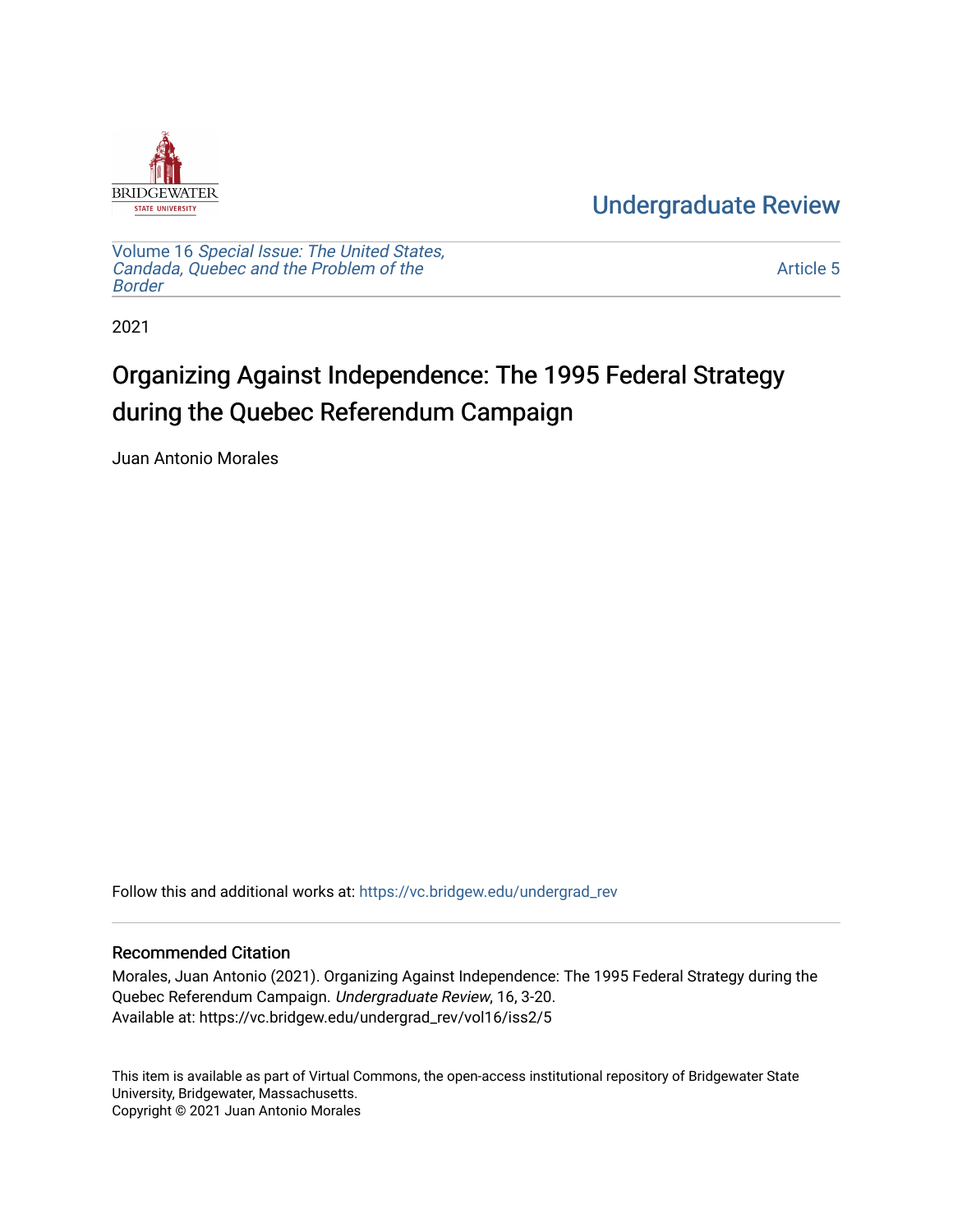# Organizing Against Independence: The 1995 Federal Strategy during the Quebec Referendum Campaign

JUAN ANTONIO MORALES, BRIDGEWATER STATE UNIVERSITY, BRIDGEWATER, MA, USA. j1morales@student.bridgew.edu

**Abstract:** In 1995, Canada came the closest it has ever been in its history to breaking apart. With Quebec nationalism on the rise after a failed decade of attempted constitutional reform in the 1980s, the sovereigntist Bloc Québécois and Parti Québécois political parties sought to take Quebec out of the Canadian federation by hosting a referendum asking the infamous question: "Do you agree that Quebec should become sovereign after having made a formal offer to Canada for a new economic and political partnership within the scope of the bill respecting the future of Quebec and of the agreement signed on June 12, 1995?" In response, the federal government of Canada organized against the nationalist Yes Campaign, hoping to prevent a Québécois bid for independence. This article outlines the four main strategies the federal government used to keep Quebec within the federation: delegitimizing the question posed by the Parti Québécois on the referendum, turning to the United States for support on Canadian unity, promising distinct society and constitutional reforms for Quebec, and hosting an energetic Unity Rally in Montreal. With these four strategies, the federal government of Canada would tried its best to organize against Quebec's independence and keep Canada whole.

**Keywords:** Jean Chrétien, Quebec, referendum, independence, Canada

The federal government of Canada faced a dire situation in October 1995 – the prospect of the breakup of the Confederation with the withdrawal of the province of Quebec. For much of Quebec's independence campaign, the federal government ignored the simmering danger of a victory for the Yes vote in the upcoming October 30, 1995 sovereignty referendum. Canadian federalists had won decisively in the 1980 referendum with a 19.12% lead, and polls were showing that federalists were once again in the lead during the beginning of the referendum campaign in 1995, polling ahead by seven to eight points in early September.<sup>1</sup> However, things soon took a turn for the worse for the No campaign when support for sovereignty surged in popularity after Lucien Bouchard, leader of the Bloc Québécois, became chief negotiator of the sovereignty movement in early October.2 This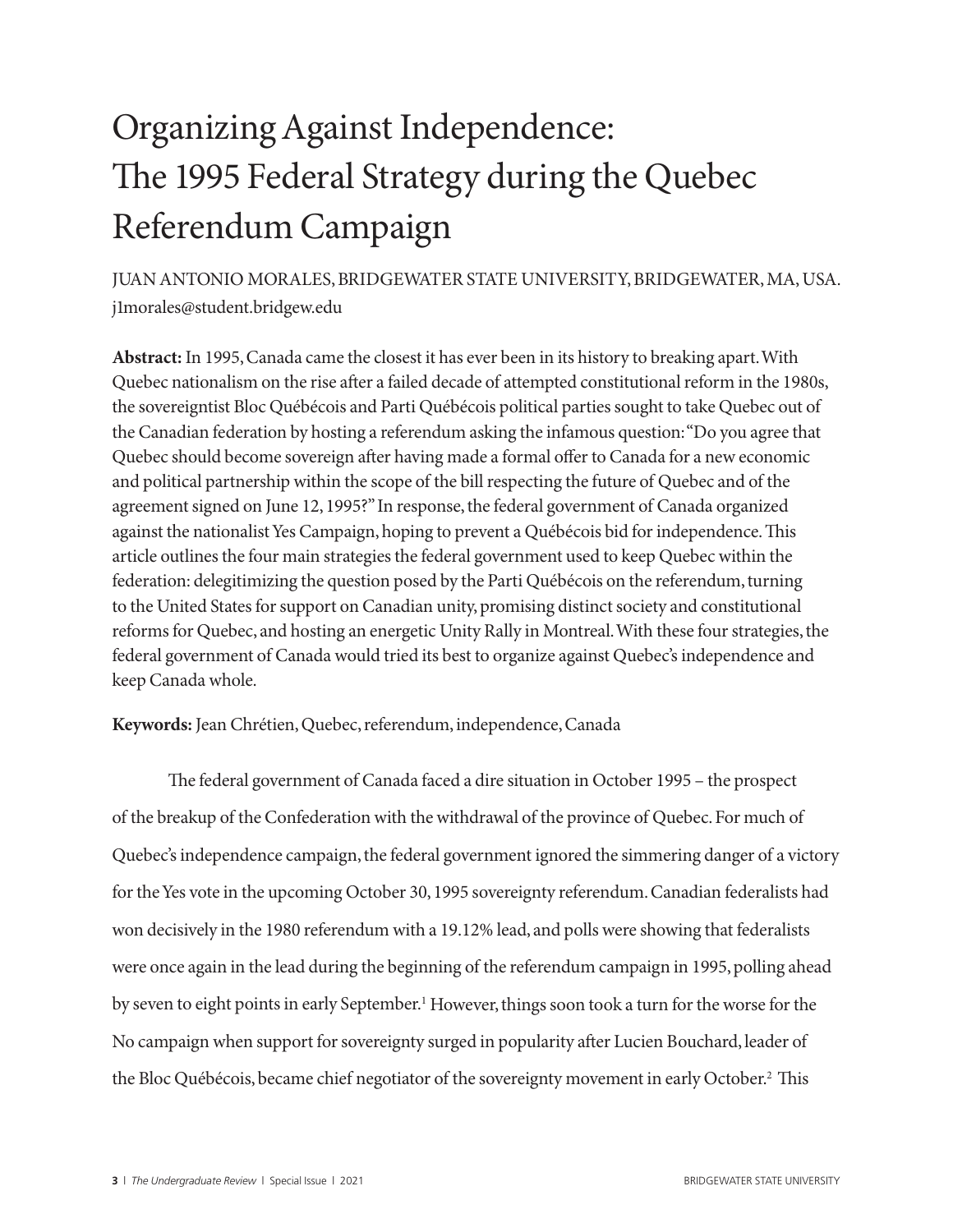put federal government officials in a difficult situation, where they had to scramble to keep the Yes vote from winning in order to preserve the Confederation. In response to the rising support for sovereignty in Quebec, the Canadian government had to come up with various strategies in its attempt to organize against a Yes vote and deter Quebec independence. During the final stretches of the campaign, the federal government employed the following four strategies to win the vote: delegitimizing the referendum question and the mandate for independence; seeking support from the United States; recognizing Quebec as a distinct society and promising constitutional change; and holding a Unity Rally in Montreal. With these last-minute strategies employed, the federal government made its final bid to preserve Canada and keep Quebec within the Confederation.

When Jacques Parizeau, Premier of Quebec and leader of the separatist Parti Québécois, unveiled the referendum question to the public on September 7, 1995, the federal government was quick to delegitimize the referendum question in order to muddy the waters in its bid to prevent an outcome that would lead to Quebec independence. The referendum question that was posed by the Parti Québécois to the public read as follows: "Do you agree that Quebec should become sovereign after having made a formal offer to Canada for a new economic and political partnership within the scope of the bill respecting the future of Quebec and of the agreement signed on June 12, 1995?"3 This was met with significant backlash from the No campaign – and specifically from the federal government – because instead of a straightforward "yes or no" question, the federal government argued that Jacques Parizeau was making the question intentionally confusing in order to try to gain enough support for a Yes vote and drag Quebec out of the Confederation. Years later, in his memoir, Prime Minister Jean Chrétien remarked that the question Parizeau presented was "even trickier than the one Lévesque had presented in 1980."4 Shortly after the question was revealed, Chrétien publicly railed against the referendum question, denouncing it in Parliament on September 18 as a "trick question" and that "If [Jacques Parizeau]…was truly intellectually honest, he would have asked Quebecers: Do you want to separate? And Quebecers would have answered: No, never."<sup>5</sup> Jean Chrétien certainly had polls to support him on this point: an Angus Reid Group Poll from mid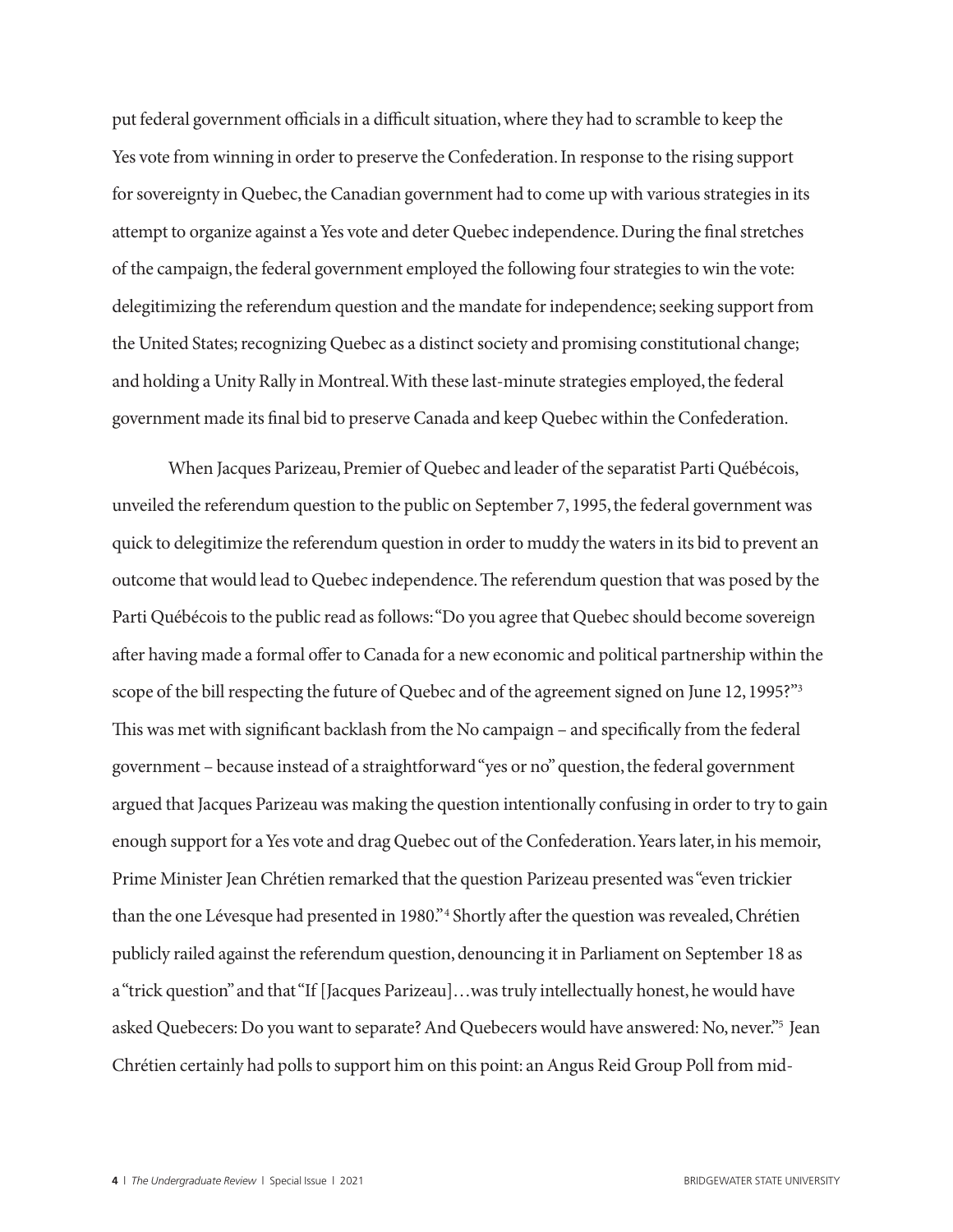October showed that a stunning 30% of Yes voters were only voting Yes in an attempt to strike a better deal for Quebec *within* Canada – as opposed to voting Yes in order to obtain independence.<sup>6</sup>

Whether or not a Yes vote automatically meant a vote for independence was further put into question by the fact that the Yes camp itself had internal splits. While Jacques Parizeau favored a path to independence as fast as possible via a unilateral declaration of independence,<sup>7</sup> the Bloc Québécois leader Lucien Bouchard preferred separation between Quebec and the rest of Canada to follow a more orderly negotiated process that would eventually result in a Quebec independent from Canada. Bouchard wanted to maintain a tight bond with the rest of Canada, envisioning a Quebec that would keep the Canadian dollar and maintain a customs union with its former country. This difference in intentions is the reason that the question was made longer and more convoluted to begin with.<sup>8</sup> Meanwhile, Mario Dumont, leader of the new provincial party, Action Démocratique du Québec, did not advocate for independence right away. Rather, he joined the Yes coalition because he believed that voting Yes would give Quebec the bargaining chips needed to secure more provincial power.<sup>9</sup>

Alongside Jean Chrétien, several other ministers in the federal government also criticized the referendum question in an attempt to delegitimize it. Sheila Copps, Chrétien's Deputy Prime Minister, described the question 20 years later in an interview with Québécois journalist and political pundit Chantal Hébert as "not as clear as it could have been,"<sup>10</sup> which was putting it mildly. Brian Tobin, federal Minister of Fisheries and Oceans, remarked in his memoir that the question had "unfair wording…[the question] was a convoluted structure that managed to avoid using the word 'separate.'"11 All of this anger about the clarity of the referendum question was key for the federal government in its effort to organize against independence. Because of the public outrage over the question, and the evidence that a sizeable portion of Quebecers planning to vote Yes did not even want independence, the federal government had reasonable justification not to recognize a slight majority Yes vote as a mandate for Quebec independence. *Montreal Gazette* journalist Irwin Block alluded to this possibility early in October, writing in an article published on the 3rd that "referendums do not automatically have the force of law on their side, and that a government can just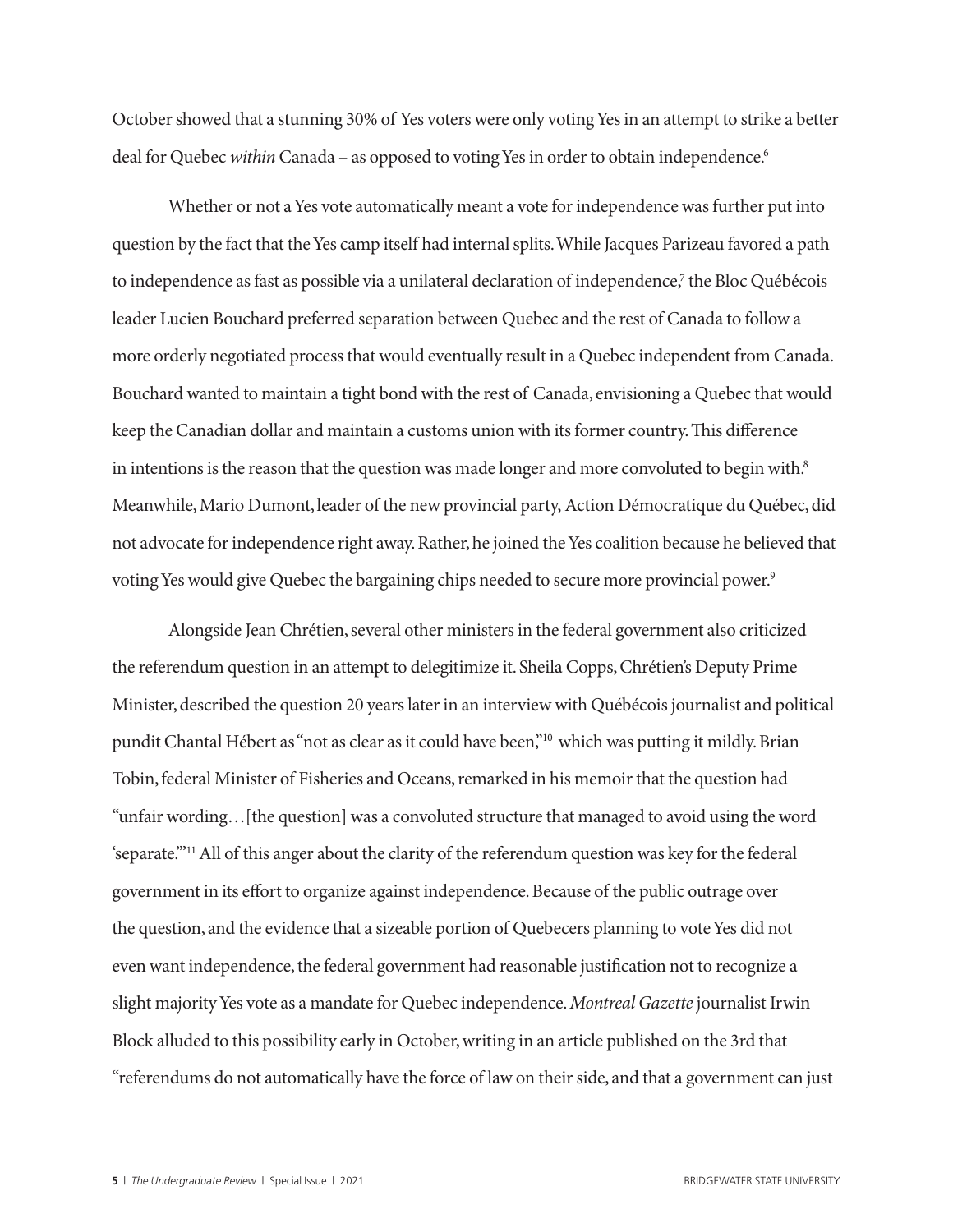ignore the results if they so choose."<sup>12</sup> It seems that the federal government left this strategy open as part of its effort to keep the country together should the worst-case scenario – a Yes victory – arise. Chrétien remarks in his memoir that "No matter what tricks Jacques Parizeau might have held up his sleeve, the reality was that the crooked question had not asked for a mandate to separate"13 and that it was "crazy to argue that one vote is enough to break up a nation."14 Brian Tobin also weighed in on the credibility of the mandate given how confusing the question was, saying "If you ask a mandate for partnership and you do a [Unilateral Declaration of Independence], it's a lie."15 Chrétien's foreign affairs minister, André Ouellet, mentioned that he believed that the federal government would host a second referendum with a clearer question in the event of a Yes victory.<sup>16</sup> Even though Ouellet never proposed this idea to Chrétien, it was clearly on the federal minister's mind and may have come into play in the event that the Yes side won on referendum night.

It is clear that part of the federal strategy to prevent Quebec's independence was to delegitimize the question in order to prevent a potential Yes outcome. With such a confusing question, the federalists argued, how could anyone clearly say that Quebecers really voted for independence? Given the internal split in the Yes camp between Jacques Parizeau, Lucien Bouchard, and Mario Dumont over how to achieve independence, and whether independence or greater provincial power was the aim, the federal government was able to effectively exploit the confusing referendum question to argue that a 50+1 mandate was not enough for Quebec's independence.

Receiving support from the United States was also critically important in the Canadian federal government's war-gaming strategy against Quebec independence. As per Jacques Parizeau's 'great game,' in order to achieve Quebec independence, Quebec would need the recognition of the United States as well as France. While the federal government had only so much it could do in regard to France, given that its president Jacques Chirac was sympathetic to the movement for sovereignty, there was a lot more help that could be obtained from President Bill Clinton in the United States, whose position was pro-federalist on the Canadian matter. After a surge in polls in favor of the sovereignty camp in mid-October,<sup>17</sup> the federal government wasted no time in seeking American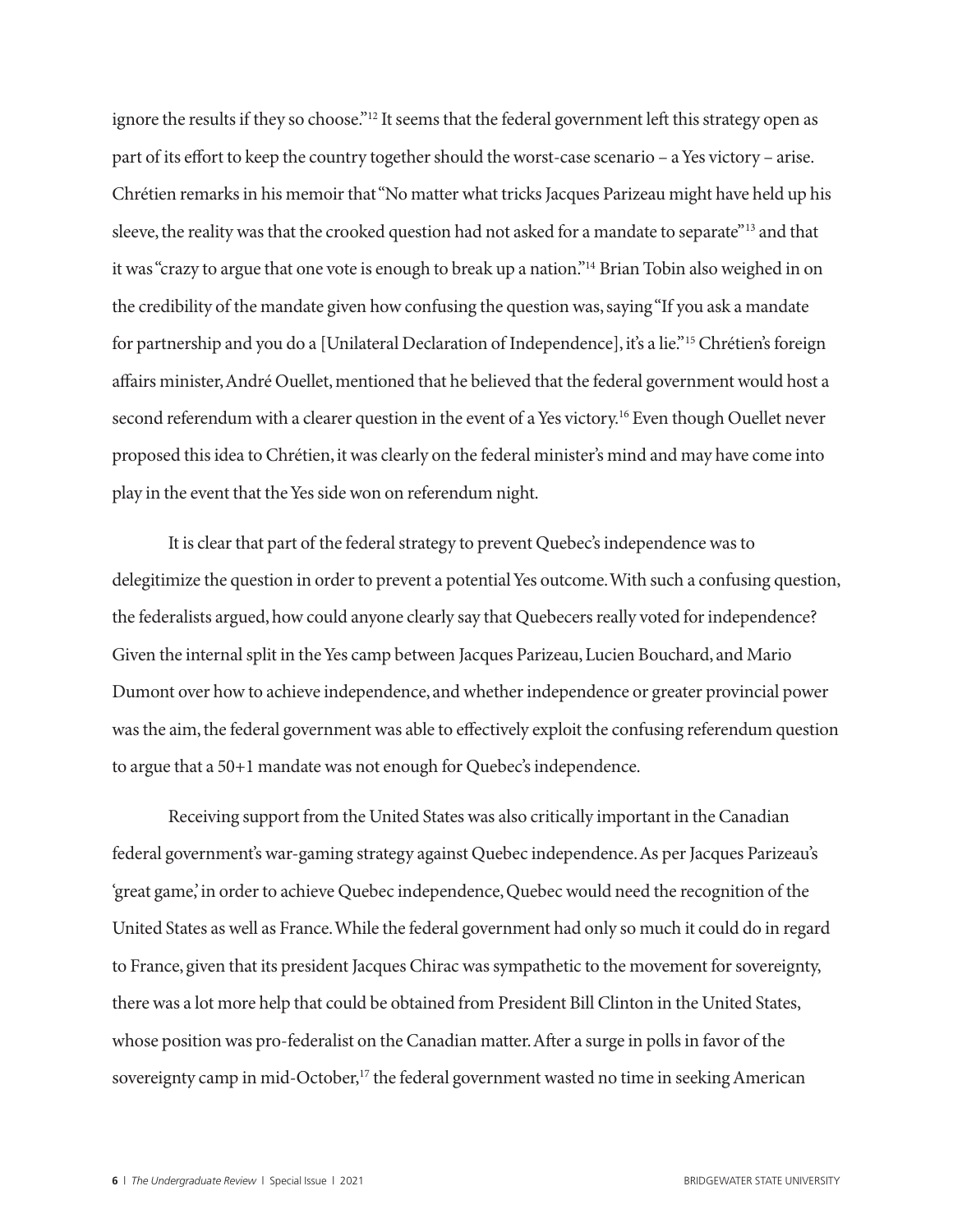support in order to quell the nationalist fervor in Quebec.

The federal government naturally sought support from the highest place in the American administration, the President's office. According to James Blanchard, the U.S. Ambassador to Canada, "Clinton was well-liked and well-respected in Quebec, with a favorability rating much higher than Parizeau or Chrétien."18 Since Bill Clinton was such a popular figure in Quebec, input from him was deemed crucial for changing the minds of 'soft nationalists' who were not really sold on the idea of an independent Quebec, but could still plan to vote Yes in order to gain more provincial powers. But the path to receiving support from Bill Clinton came in gradual steps of cooperation with the Americans.

It is evident that Canada had federal agents working closely with the United States in order to establish ways in which the U.S. could help the federalist cause. With separatists taking the lead in the polls in mid-October, the federal government sought to work through Blanchard in order to convey a message of unity, as well as to create the conditions necessary for these topics to come up and for the two governments to work together. When Blanchard pitched the idea of making a public pro-unity statement to U.S. Secretary of State Warren Christopher on October 18, Blanchard said "Anything we say that's positive about Canada could help, because our polling shows that Quebeckers, including French-speaking Quebeckers, value highly what Americans think… I've talked to the prime minister's people, and they agree."19 One of these people was Eddie Goldenberg, a senior advisor to the Prime Minister, with whom James Blanchard talked on the phone on October 17 regarding the referendum issue. Thanks to this behind-the-scenes work, the Canadian government got its first victory when Secretary Christopher publicly stated at a press conference that the U.S. placed a high value "...on the relationships that we have with a strong and united Canada,"20 after receiving a question from a reporter on the topic.

The federal government saw to it that the level of support from the U.S. ballooned in the days that followed. While attending the 50th anniversary of the founding of the United Nations at its Headquarters in New York City on October 21 and 22, Prime Minister Jean Chrétien and President Bill Clinton encountered one another, and from this meeting Chrétien was able to directly seek U.S.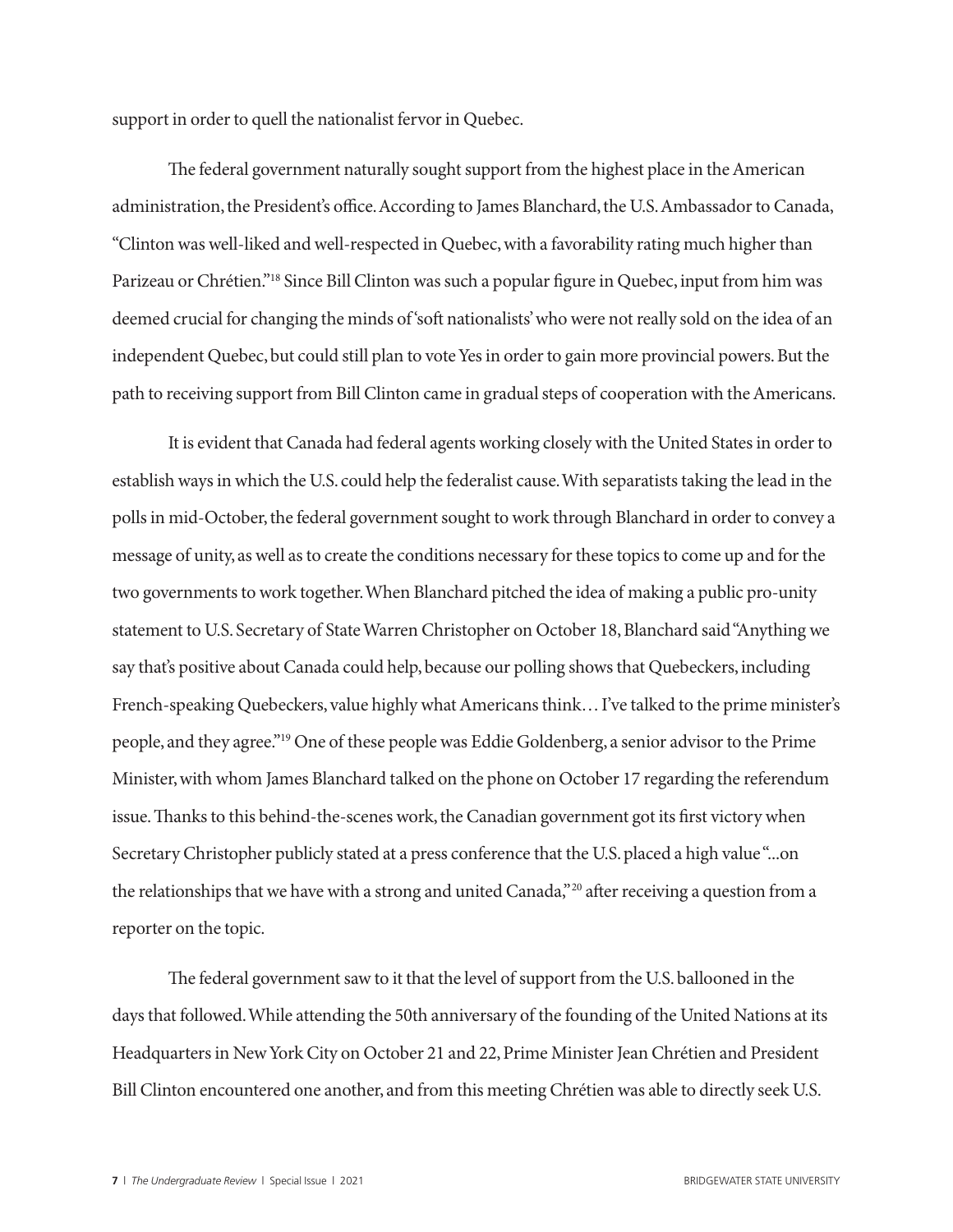assistance. In the 2005 CBC documentary film *Breaking Point*, it is mentioned that while at the United Nations, "...Blanchard [had] set things up so that Jean Chrétien [and] Bill Clinton [would] casually run into each other at the UN."21 It was important for the Canadian government that this meeting did not look like Chrétien was specifically meeting with Clinton in order to seek assistance, as that would backfire against the federalists. However, while speaking to Clinton privately at a reception, Chrétien explained the Quebec situation to the President. While Chrétien did not want to ask for help overtly, it is evident that a request for aid is what he was insinuating. From this conversation, in which Chrétien bemoaned the difficulties of the campaign, Chrétien successfully lured the President into offering assistance. According to Chrétien, the President said "You know what Jean… it would be a terrible tragedy for the world if a country like Canada were to disappear. Do you think it would help if I said something?"22

With Clinton on board to help, the Canadian federal government merely needed a platform for Clinton and the U.S. administration to express their appeal for a united Canada. In order to give the U.S. administration such a platform, the federal government decided to plant sympathetic reporters at important U.S. press conferences. These reporters were to ask American officials questions regarding the referendum in order to encourage a reassuring response in favor of unity from the United States. On October 25, U.S. Press Secretary Mike McCurry gave a statement in support of Canadian unity in response to a "planted question about the referendum..."<sup>23</sup> as planned. The statement was very similar to that of Warren Christopher's, stressing that the question was for Quebecers to decide, however, the U.S. position was that a strong and united Canada was a great ally. Mike McCurry concluded by mentioning that Bill Clinton had a news conference later that day, alluding that he would be open to being asked.<sup>24</sup>

Bill Clinton, of course, was completely prepared for the question. He had extended his hand to the Prime Minister at the United Nations, and now he was due to deliver. Jean Chrétien describes in his memoir that the question Bill Clinton answered about the referendum "had been planted with a Canadian reporter at a televised press conference in Washington."25 As planned, the reporter asked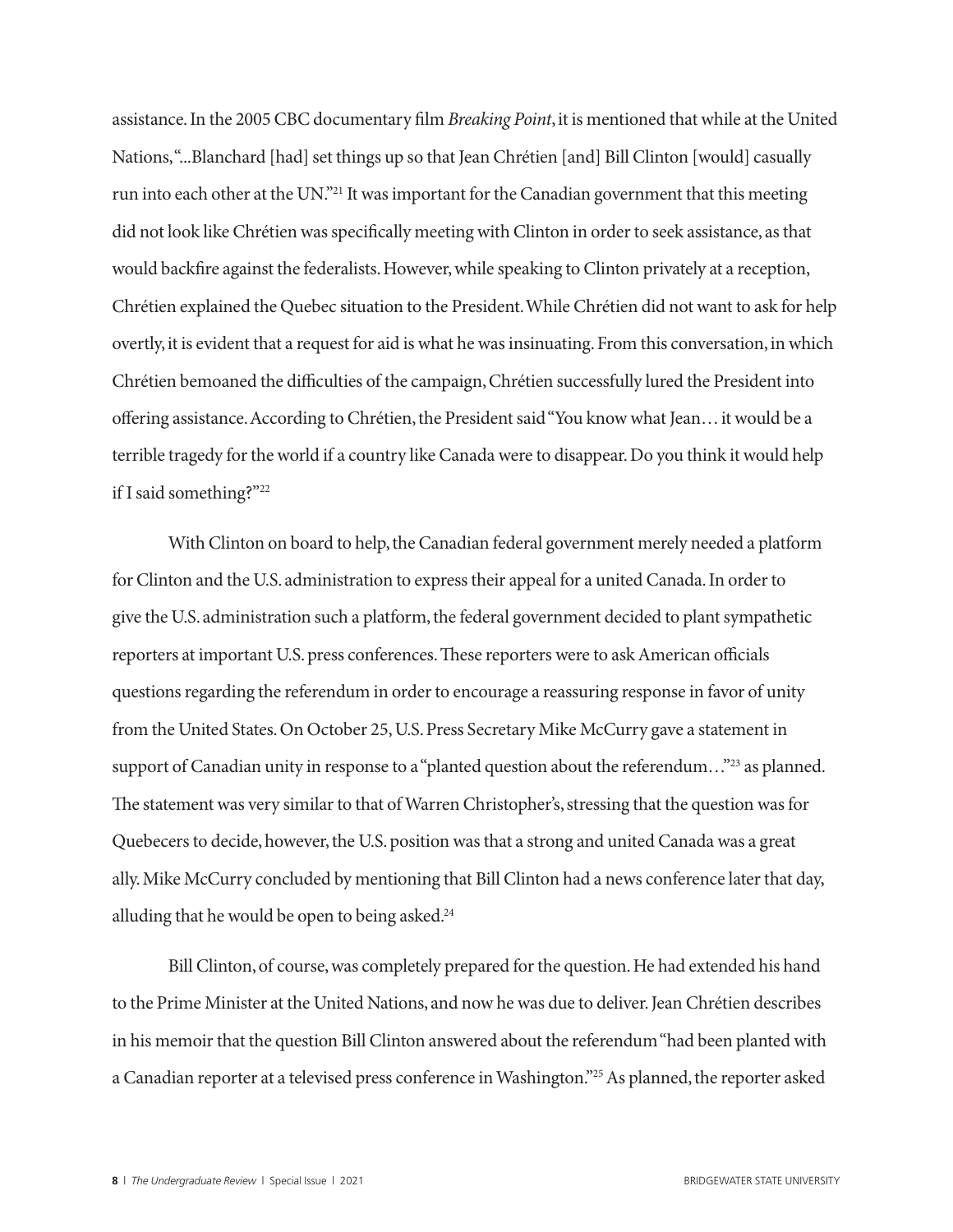Clinton, "Are you concerned about the possible break up of Canada, and the impact that could have on the North American economy and Canada-U.S. trade relations?," to which the President answered by stating:

This vote is a Canadian internal issue for the Canadian people to decide, and I would not presume to interfere with that. I can tell you that a strong and united Canada has been a wonderful partner for the United States and an incredibly important and constructive citizen throughout the entire world…I've seen how our partnership works, how the leadership of Canada in so many ways throughout the world works, and what it means to the rest of the world to think that there's a country like Canada where things basically work.26

A statement in support of Canada was exactly what the Canadian government wanted. The statement was diplomatically tactful; the U.S. President did not say he was against Quebec independence, rather, he merely stated that he appreciated a strong and united Canada. It is without a doubt that the Canadian government sought out a statement in favor of federalism from Bill Clinton because of his popularity in Quebec, and what that might mean for the swing vote. Raymond Chrétien, the Canadian ambassador to the United States (and nephew of Jean Chrétien), said in an interview with the prolific journalist Chantal Hébert that "Clinton was very popular in Quebec and some analysts credit his intervention for having moved a few percentage points of support back to the No camp."27

Whether or not Bill Clinton's statement had the massive effect described by Raymond Chrétien cannot be determined for certain. In any case, the statement was at least effective in denying Jacques Parizeau his wish to see the U.S. recognize an independent Quebec. The statement was also helpful in allowing the United States to gently demonstrate its support for Canadian unity. Overall, through their intimate work with U.S. officials in order to craft statements in favor of Canadian unity, it is clear that the Canadian government saw gaining support from the United States as pivotal to its war-gaming strategy, especially since Bill Clinton was popular in Quebec, and many Quebecers cared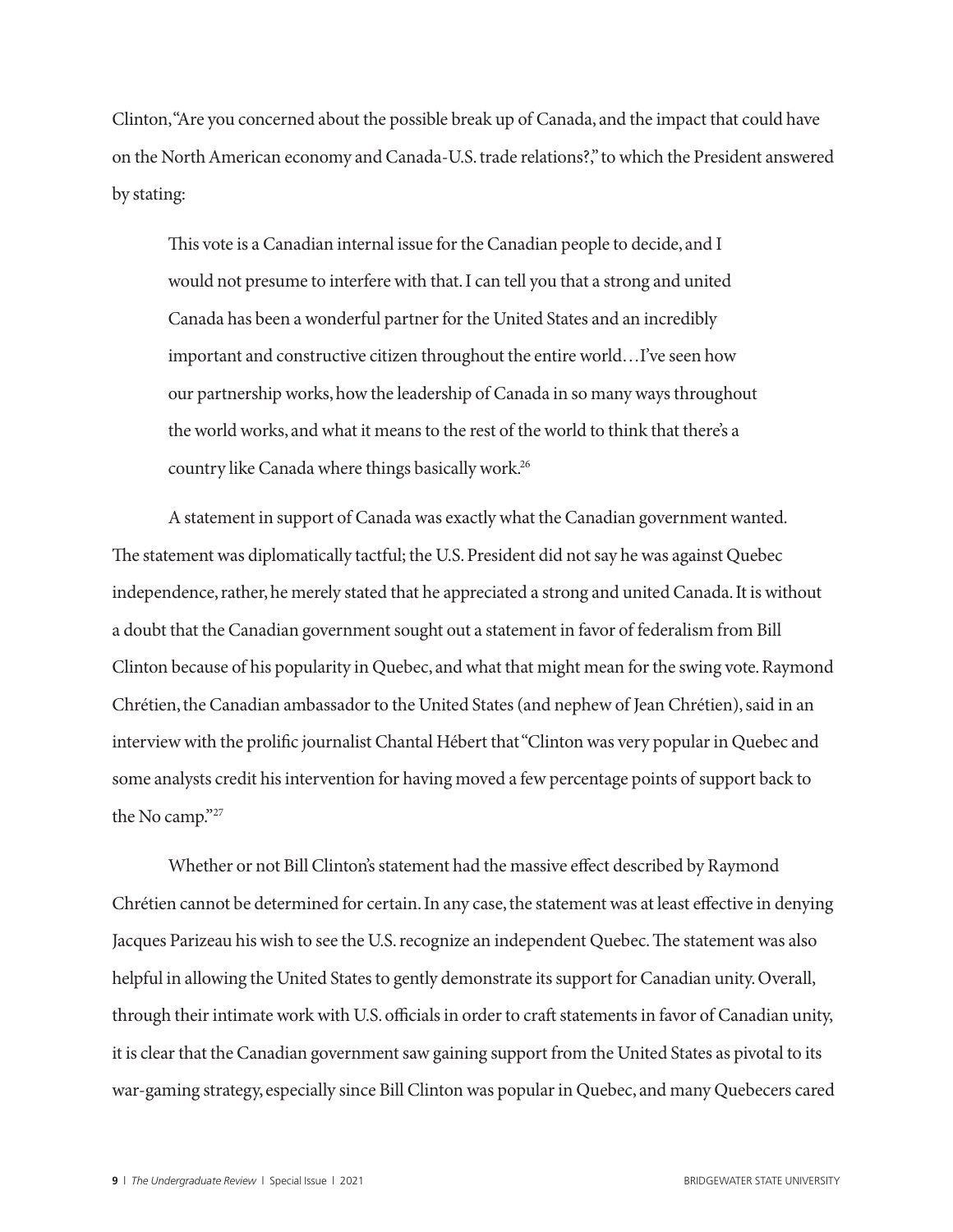about what Americans thought about them and their situation.

In order to properly organize against independence, however, the federal government needed to do more than seek support from without – they also needed to seek support from within. Now, the federal war-gaming strategy turned toward appealing to the identity of Quebecers by recognizing Quebec as a distinct society and by promising constitutional change. This concession came at the last minute against the backdrop of surging support for the Yes campaign. As polls kept showing the federalists behind, it became clear to federal strategists that they had to change course if they wanted to keep the Confederation together.

Until this point, the federal government had distanced itself from embracing Quebec as a distinct society. This had potential to open a constitutional can of worms that Chrétien wanted to avoid. However, the government had to change course on October 21 after Daniel Johnson Jr., the provincial Quebec Liberal leader, publicly requested that Chrétien endorse Quebec's distinct society status, as well as promise constitutional reform. Chrétien, who was in New York at the time, rejected this proposal, saying "There is no desire at this time to debate the constitution. For the next eight days we're concentrating on the cause of keeping Canada together."28 Soon afterward, Johnson rescinded his statement.<sup>29</sup> This gaffe was taken advantage of by the separatists, as Lucien Bouchard rushed to invite Johnson over to the Yes campaign, because the federal government said "no" to Johnson, just as it had always said "no" to Quebec in the past.30

The federal government rapidly moved to turn this mistake around. On Sunday, October 22, the day after Chrétien's rash choice of words, Chrétien and Johnson issued a joint statement saying "We state without equivocation that Quebec is a distinct society…We note that both of us supported the inclusion of this principle in the Canadian Constitution every time Quebec asked for it."31 This marked the first time in the campaign when Chrétien explicitly came out in support of the notion of a distinct society. The following day, Chrétien came back to Canada from New York ready to fight in order to keep the country together at any cost. In his memoir, Chrétien states that "At last I was going to act on my basic instincts and plunge into the campaign…It was time to speak to the hearts of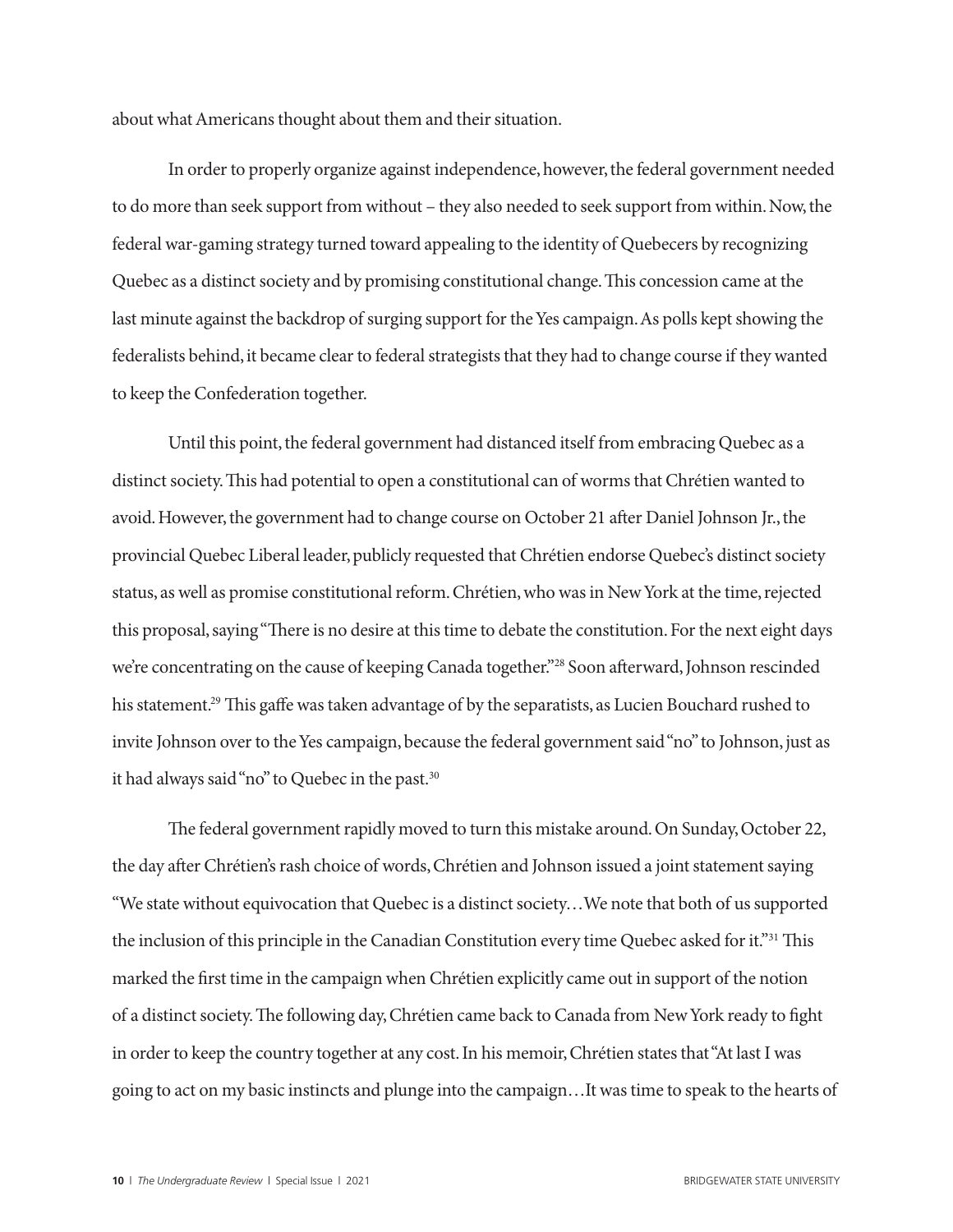Quebecers rather than to their wallets; time to make the 20 percent of soft federalists and undecideds wake up to the fact that Canada was at risk."<sup>32</sup> To push these swing voters into the federalist camp, however, the government had to work hard to drive home the point that they would support Quebec as a distinct society and promise constitutional reform.

Chrétien and his team wasted no time preparing a more public platform to support their new vision. On October 23, the Prime Minister worked with his advisors Eddie Goldenberg and Patrick Parisot to draft the speech that Chrétien would give the next day at a rally in the Verdun Auditorium in suburban Montreal. In his speech to an audience of more than 12,000 supporters, Chrétien boldly proclaimed that "[Quebecers] want to see Quebec recognized as a distinct society within Canada by virtue of its language, culture and institutions…I've said it before and I'll say it again: I agree. I have supported that position in the past, I support it today, and I will support it in the future, whatever the circumstances." Chrétien also opened the door for constitutional reform, stating "We will be keeping open all the other paths for change, including the administrative and constitutional paths. Any changes in constitutional jurisdiction for Quebec will be made only with the consent of Quebecers."33

The climax of this appeal to the notion of Quebec as a distinct society and a promise for constitutional change came in the form of Chrétien's first-ever televised address to the nation on October 25, just five days before the referendum. In this speech, broadcast in English and in French, Chrétien made it clear that "We must recognize that Quebec's language, its culture and institutions make it a distinct society. And no constitutional change that affects the powers of Quebec should ever be made without the consent of Quebecers." To cement his point, he added, "And that all governments – federal and provincial – must respond to the desire of Canadians – everywhere – for greater decentralization."34

After the patriation of the constitution in 1982, Quebec was set adrift from the rest of Canada, as the Quebec government never consented to the 1982 Constitution Act. Attempts to bring Quebec into the constitutional fold, such as the 1987 Meech Lake Accord and the 1992 Charlottetown Accord, all failed to deliver, and the failure of these accords meant the failure to recognize Quebec as a distinct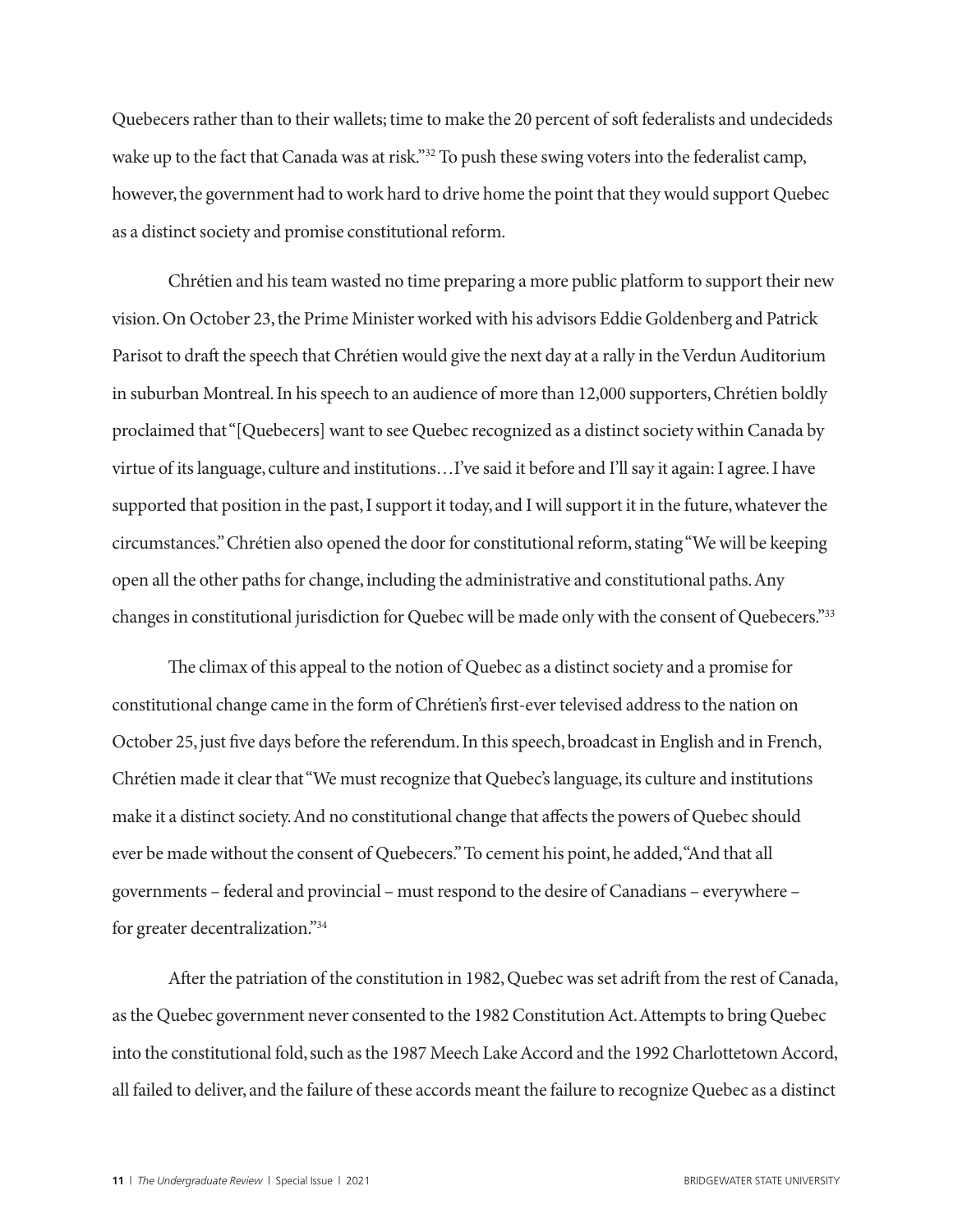society. This was much to the chagrin of many Quebecers and Quebecer politicians, and had led many of them to break away and create the sovereigntist Bloc Québécois political party, a federal counterpart to the provincial Parti Québécois. Therefore, for the federal government in 1995, it became critical to appeal to Quebecers on this front, as the constitutional wars of the 1980s and their inability to satisfactorily address Quebec as a distinct society were what had led to the resurgence in Quebec nationalism and separatism.

The U-turn in policy mid-campaign to publicly acknowledge Quebec as a distinct society and promise constitutional change was part of federal strategy to appeal to soft nationalists in Quebec and other swing voters. Whether or not Chrétien meant what he said or even liked what he said did not matter for the federal strategy – all that mattered for the federal strategists was that they could gain more votes by promising that change would happen. Jean Charest, one of only two federal Conservatives from Quebec in Parliament at the time, said that "Everyone knew that it did not come from the heart, that it was a move dictated by the difficult circumstances of the campaign."35 Regardless, the federal government still employed this strategy as a last-ditch way to scrape together enough votes to succeed. After the referendum, Chrétien moved to have Parliament recognize Quebec as a distinct society, as well as give Quebec, among other provinces and regions, veto power over constitutional affairs.<sup>36</sup> This was to make good on his promises made during the referendum campaign. Although the plan mostly fizzled out in the end, the federal government had received what it wanted by then – a No vote guaranteeing that Quebec would remain within the Confederation. In December 1995, the federal government went on to half-heartedly stay true to its word by passing a House of Commons resolution that recognized Quebec as a distinct society.<sup>37</sup>

In a final grand gesture to keep Quebec within the Confederation, the federal government organized against independence by arranging a rally in Montreal. This event, which would become known as the Unity Rally, was meant to make Canada highly visible within Quebec as well as to try to show Quebecers that people from the rest of Canada cared about the province and would be upset to see them go. It was hoped that this emotional plea from the rest of Canada would be enough to sway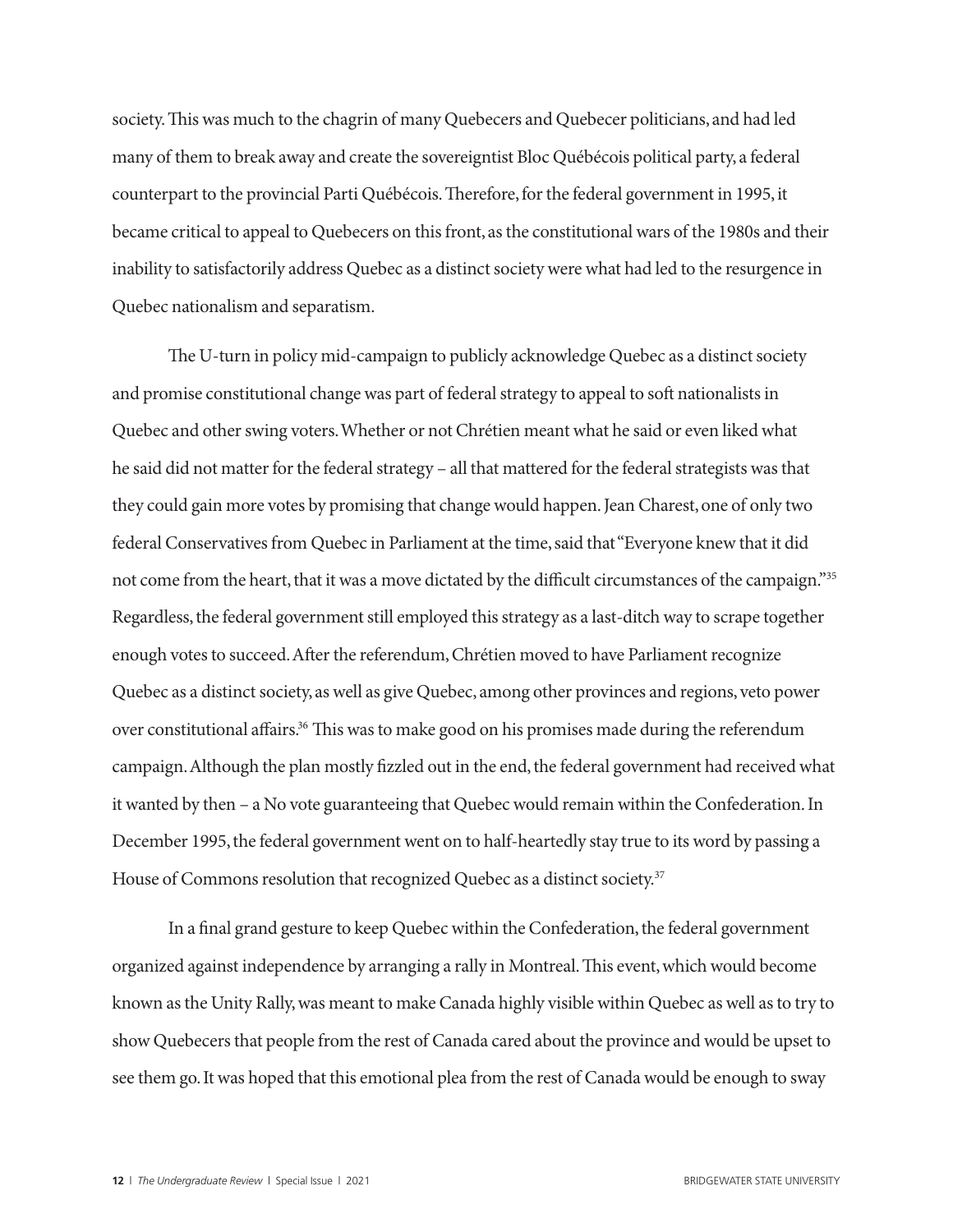some swing voters in the direction of federalism. Whether or not this worked, in order to preserve the country, the strategy of the federal government was to make Canada more visible within Quebec.

The Rally, which took place three days before the referendum, on October 27, started out as the pet project of federal minister Brian Tobin, the Minister of Fisheries and Oceans. Fed up with attending typical government meetings with other ministers as the breakup of the country seemed imminent, Tobin changed the course of his meeting with other ministers on October 23 by deciding to scrap the typical agenda of working out policy issues in favor of trying to do something that could help preserve the country.<sup>38</sup> Turning to his deputy minister, Bill Rowat, and executive assistant, Gary Anstey, Tobin said of the situation: "Here we are facing the very least a possible constitutional crisis in a week's time, and we're behaving as though everything were normal. And it's not."<sup>39</sup> From this meeting, Tobin and his team decided to hijack another existing rally in Montreal – a rally originally organized by businessmen in the city set to take place on Friday October 27 at the Place du Canada – and build on that event by turning it into a rally for the cause of Canadian unity.<sup>40</sup>

Tobin wanted to get as many people to the Unity Rally as possible in order to send a message loud and clear – that Canada loved Quebec and did not want separation. Tobin started small in his plans to increase attendance, but soon organized a federal effort through his contacts in order to get more people to the rally from all across Canada, as well as to have important federal and provincial figures attend the rally to further boost the visibility of Canada in Quebec. At first, Tobin gave his entire ministry the day off on October 27 so that they could attend the rally and ideally bring their families. Tobin soon got other ministers on board in shutting down their ministries for the day, so as to allow their employees to also attend the Unity Rally.<sup>41</sup> Just including government employees was not enough to make attendance massive, however, so Tobin sought to bring average citizens from across Canada to Montreal in order to send a special message to Quebec. "Only one message, it seemed to me, could be effectively conveyed to Quebec by the rest of Canada in the time available," Tobin stated in his memoir. "That message would be *we care*."42

With the rally only four days away from when Tobin began his planning, the federal minister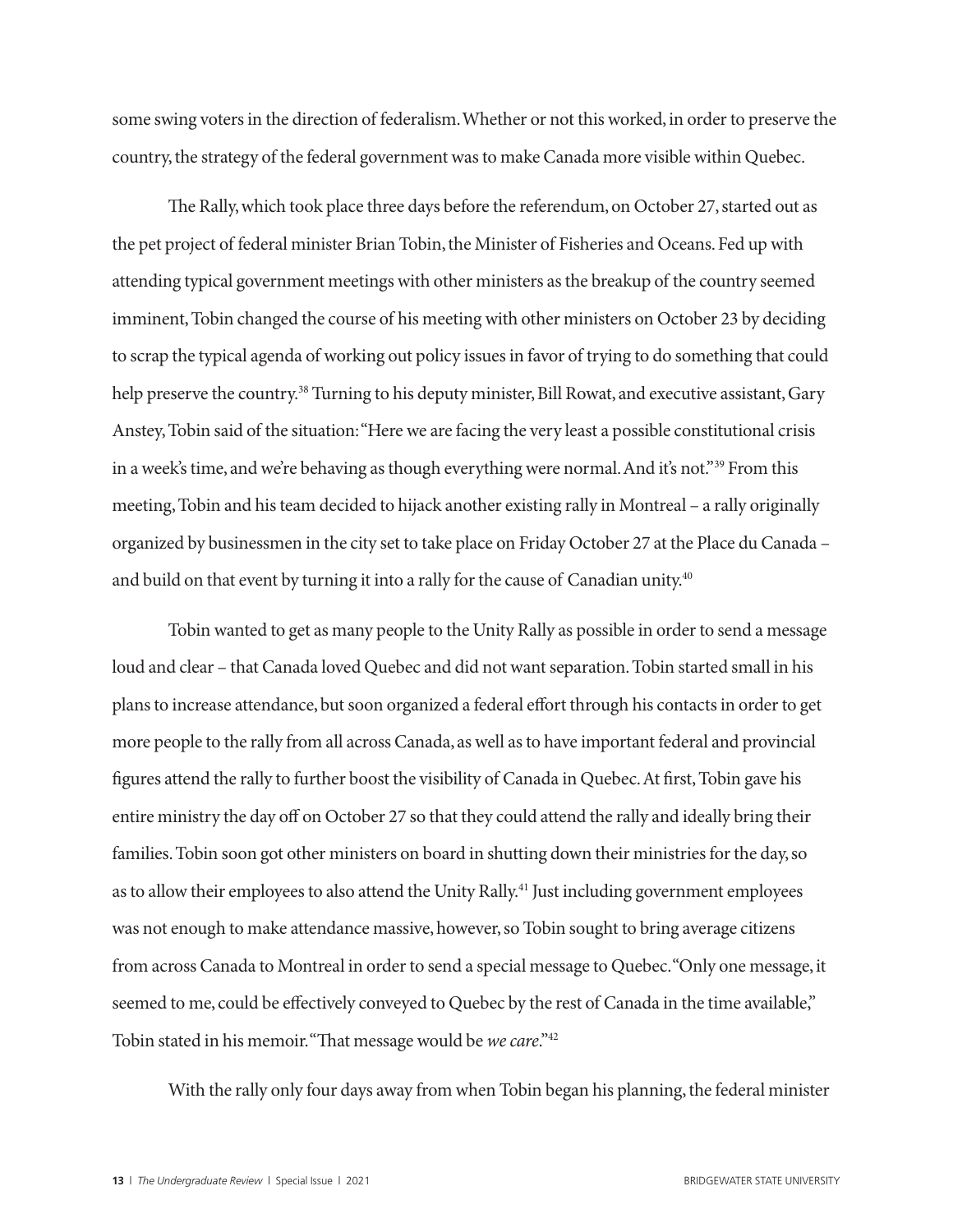needed to find a way to make the rally attractive enough for people from the rest of the country to attend on such short notice. Tobin therefore worked with his various connections in order to make it happen. Tobin's solution was simple: lower the price of transportation to Montreal to get as many people to attend as possible. He began by calling Premier Frank McKenna of New Brunswick in an attempt to enlist him in this project. McKenna agreed to the scheme, saying to Tobin, "Tell me when and where, and I'll bring as many New Brunswickers as I can."43 Tobin then turned his attention to the federal minister of employment and immigration, Lloyd Axworthy, to see if he could bring people from Manitoba to Montreal by plane, and he called officials in Vancouver asking the same thing, to which they all agreed. Tobin spent the entirety of October 23 working non-stop in order to arrange the transportation needed to get as many people to Montreal as possible, saying "I repeated the process all across Canada. I called senators, cabinet ministers, MPs, premiers, anyone I know who shared my concerns about who would agree to take action."<sup>44</sup> Tobin's requests for help were not entirely limited to the governmental sphere, however. In order to ensure the Unity Rally would have a high attendance, Tobin also turned to the private sphere. After reaching out to Air Canada and Canadian Airlines, the companies agreed to provide the planes necessary to transport people from all across Canada to Montreal in order to make it to the Unity Rally. Canadian Airlines even announced a "unity rate" which slashed the price of tickets to Montreal on October 27 up to 90% in order to entice people to attend.45

One problem with this scheme was that it had not yet gained official assent – Chrétien knew nothing of the project until the next day on October 24. However, when the plan was brought up to Chrétien that day, he soon approved of it, and Tobin and other federal ministers worked tirelessly to organize the transportation necessary to build up the rally's attendance.<sup>46</sup> The Unity Rally was now properly in the federal war-gaming strategy camp, with Jean Chrétien himself planning to be there to intensify the visibility and presence of Canada within Quebec and contribute to the statement that the rest of the country cared about the province. With increasing federal influence, more companies lined up to join the scheme to get as many Canadians as possible to Montreal on October 27. This is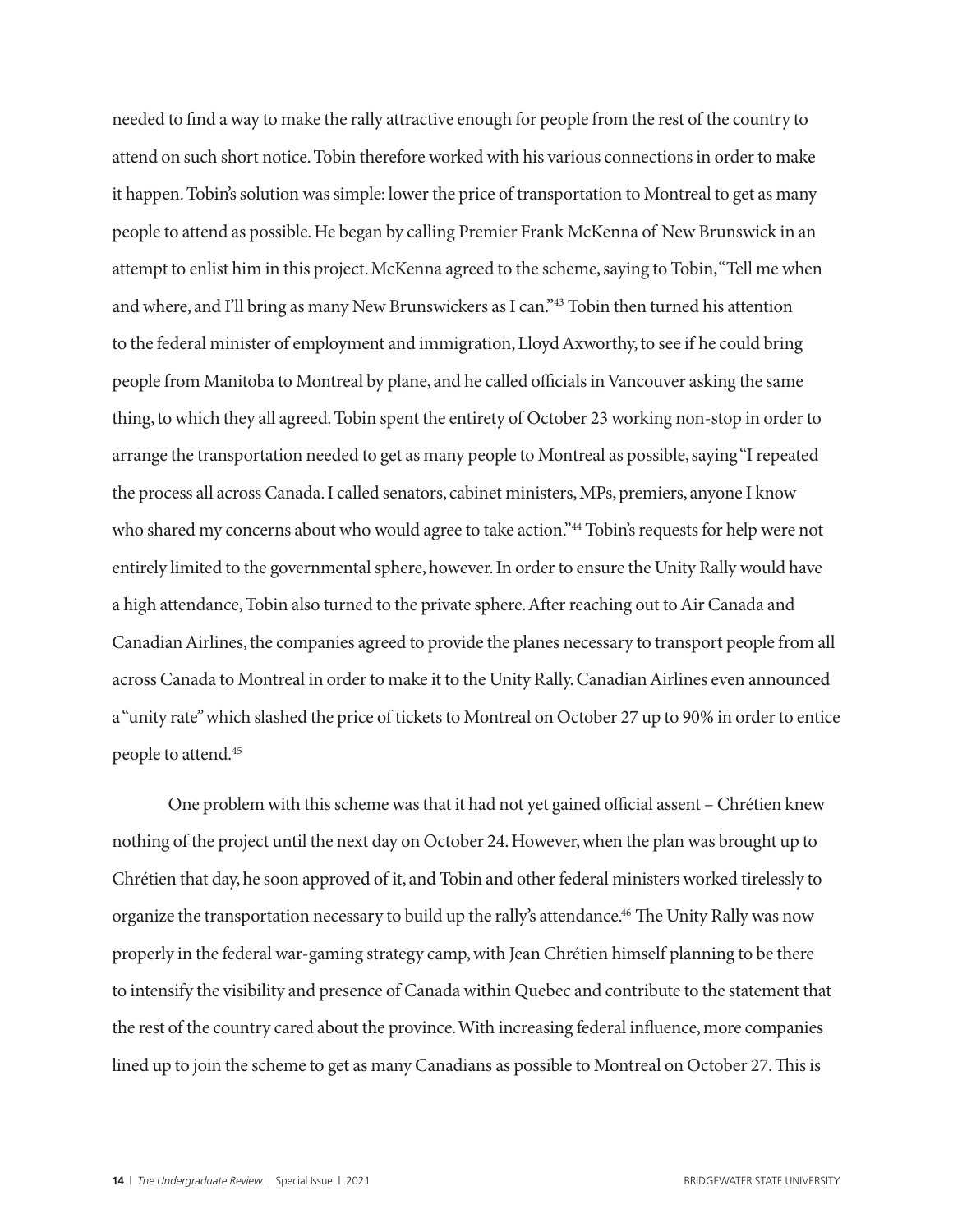evidenced by VIA Rail, as well as multiple bus companies, which also began offering reduced rates to Montreal like their airline counterparts.<sup>47</sup> With the intense support received from the Canadian business world, the federal government was able to orchestrate a huge success in getting people to attend the rally. The *Ottawa Citizen* noted on October 27 that "By noon, almost all 1,000 seats for the 6:55 and 10 a.m. VIA rail trains to Montreal had been sold. A 60-per-cent discount on the tickets helped the seats sell quickly."<sup>48</sup> In the end, the federal government was able to come up with enough support to turn what Brian Tobin initially thought would be a rally attended by only a few thousand people into a rally, as some estimates had it, was attended by more than 100,000 people.49 Waving Canadian and Quebec flags, holding posters to demonstrate their love for Quebec, and attending political speeches from important federal ministers,<sup>50</sup> Canadian citizens swarmed Montreal to show their love for Canada and plead for Quebec to remain within the Confederation – just as the federal government wanted. Case in point: one joyful Canadian citizen on the streets of Montreal that day enthusiastically said to a reporter "I just love Quebec! We spent a lot of time during the first couple of years that we were here and we just love the people, we love the *joie de vivre*…and I'd really want to maintain that French without [being] outside of Canada."51 Another citizen, when asked if they thought that rally would make any difference on the outcome of referendum, responded "I would certainly hope that it would make a difference…it's certainly very important to everyone in the rest of the country and I'm sure glad to see everyone here."52

Important federal personnel also took the rally as an opportunity to score some points with Quebec voters while they were there. Jean Chrétien, in a speech to federalist supporters at the Place du Canada, declared that "We will do what is needed, we will make the changes that are needed…so that at the beginning of the next century Canada will move in the 21st century united from sea to sea proud of its two official languages!"53 This, of course, was to appeal to the earlier concession which had promised Quebec the status of a distinct society as well as constitutional reform. The message that the federal government orchestrated was loud and clear: "Canadians love Quebec, and they don't want to see Quebec leave – please stay. We will do anything to keep you in the Confederation."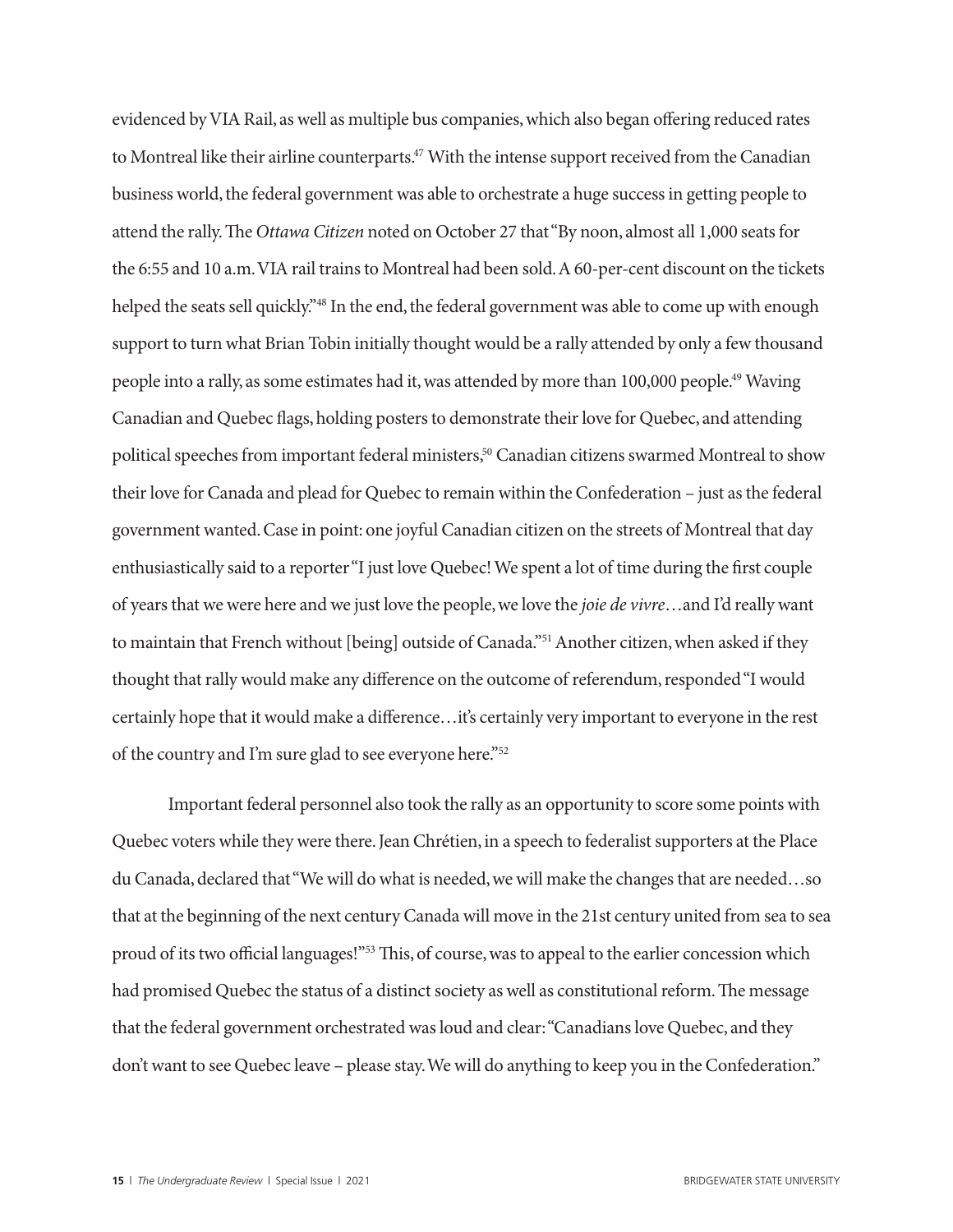Whether or not the Unity Rally was actually effective is another matter – there is great debate about that to this day, and even the people involved in orchestrating it have their doubts. "…[A]t the very least," Tobin believed, "[the rally] heartened those who were fighting for the federalist side within Quebec and assured them that Canadians outside Quebec were not indifferent to their fate."54 Chrétien, meanwhile, believed that the rally gave Quebecers the "opportunity to take a moment to reflect about the possibility of losing Canada."55 Regardless of effectiveness, the federal government organized the Unity Rally because they believed it would be strategically useful in "war-gaming" against Quebec independence. The rally brought energy, hope, and pleas for a united Canada, and the federal government hoped it would be enough to keep the country together.

The federal effort to organize against independence died down after the emotional climax of the Unity Rally. The end result was a vote to remain within the Confederation – the No vote barely beat the Yes vote by 50.58% to 49.42%, a difference of about 54,000 votes out of over 4.7 million total ballots cast.<sup>56</sup> The effectiveness of any given strategy that the federal government employed is debatable. However, it is clear that the federal government had certain strategies in place to organize against Quebec independence and keep the country from fracturing into two. By delegitimizing the question that the Parti Québécois posed to the voters of Quebec, the federal government was able to delegitimize the mandate required for secession, which would give it room to maneuver in the event of a slim Yes victory. The federal government was also able to turn to its ally – the United States – to gain support for the cause of unity, as well as deny Jacques Parizeau his goal of having the U.S. recognize an independent Quebec. In an appeal to Quebecers themselves, the federal government promised the province its desired status as a distinct society, and also promised constitutional reform in favor of Quebec so as to make up for past grievances. And in one final push towards victory for the No campaign, the federal government organized and held an energetic rally for unity in Montreal in order to appeal to the sympathies of Quebecers and demonstrate nationwide support for the province remaining a part of Canada. The Canadian federal government employed these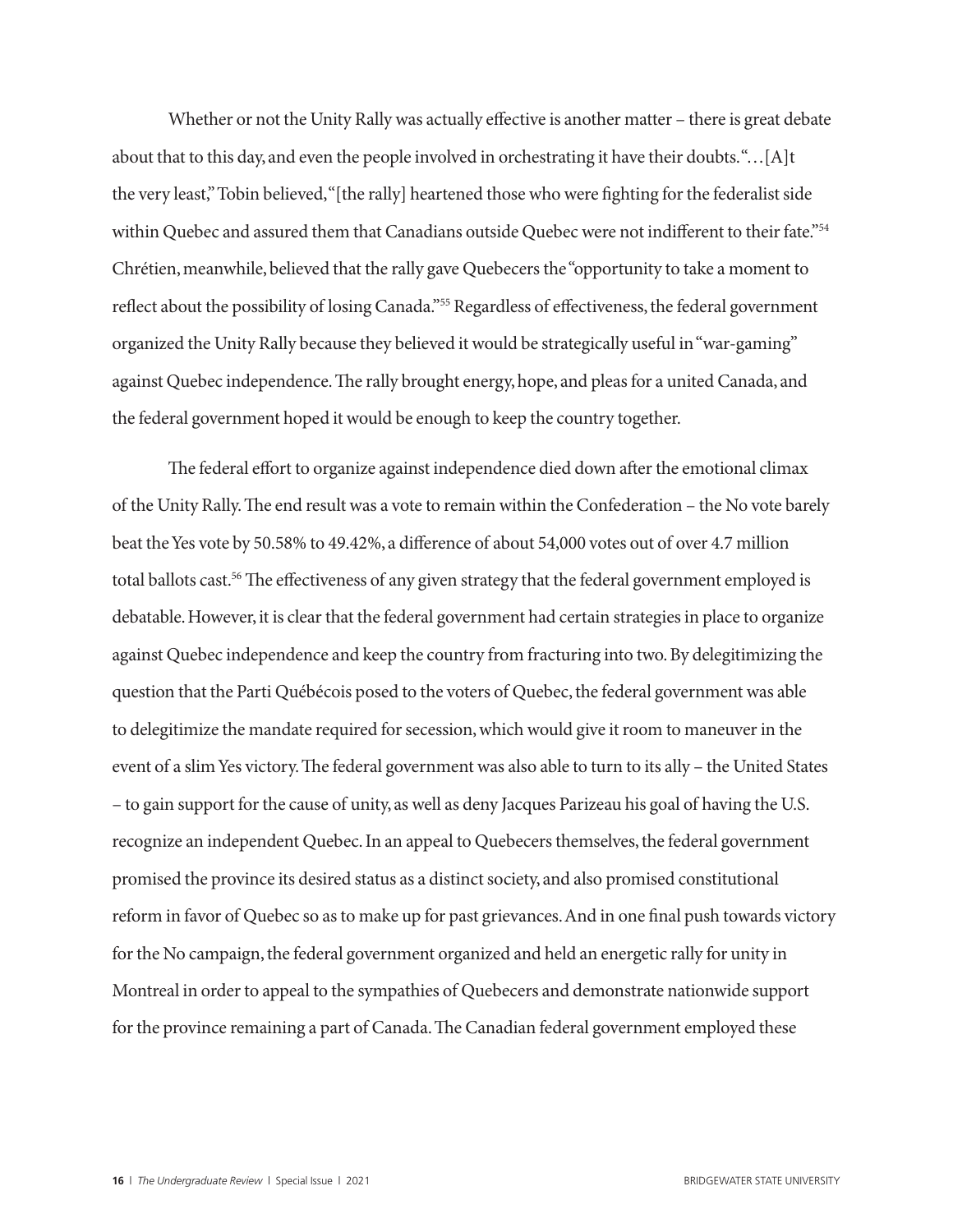four strategies in combination to fight against the independence of Quebec and preserve the unity of the Canadian federation.



**Juan Morales** is a senior at Bridgewater State University, and takes interest in events in world history.

### **Notes**

- <sup>1</sup> Mario Cardinal, *Breaking Point: Quebec, Canada, The 1995 Referendum* (Montreal: Bayard Canada Books, 2005).
- <sup>2</sup> Don Macdonald "Yes side watches early lead slip away," Regina *Star-Phoenix*, October 31, 1995. https://www.newspapers.com/image/512546817/?terms=Lucien%20Bouchard%20chief%20negotiator&match=1 (accessed April 30, 2021).
- <sup>3</sup> Tom Kennedy and Jason Moscovitz, "Parizeau poses the question," CBC Digital Archives, September 7, 1995. https://www.cbc.ca/archives/entry/parizeau-poses-the-question (accessed April 30, 2021).
- <sup>4</sup> Jean Chrétien, *My Years as Prime Minister* (Toronto, Vintage Canada, 2008) 132.
- <sup>5</sup> Jean Chrétien, "Debates of September 18th, 1995," House of Commons, https://openparliament.ca/debates/1995/9/18/jean – Chrétien-3/ (accessed April 30, 2021).
- <sup>6</sup> Peter O'Neil, "Separatists jump on reports of split in 'No' camp," *The Vancouver Sun*, October 23, 1995. https://www.newspapers.com/image/495860067 (accessed April 30, 2021).
- <sup>7</sup> Andrew Coyne, "Lucien Bouchard or Jacques Parizeau? Who's more realistic about sovereignty?" *Maclean's*, February 18, 2010. https://www.macleans.ca/politics/ottawa/moments-of-lucidity/.
- <sup>8</sup> Chantal Hébert and Jean Lapierre, *The Morning After: the 1995 Quebec Referendum and the Day that Almost Was* (Toronto, Vintage Canada, 2015) 15.
- <sup>9</sup> Hébert and Lapierre, *The Morning After*, 28.
- <sup>10</sup> Hébert and Lapierre, *The Morning After*, 107.
- <sup>11</sup> Brian Tobin, *All in Good Time* (Toronto, the Penguin Group, 2002) 142.
- <sup>12</sup> Irwin Block, "Governments beware: the referendum answer is usually No," *The Gazette*, October 3, 1995. https://www.newspapers.com/image/424833553/?terms=referendums%20do%20not%20automatically&match=1 (accessed April 30, 2021).
- <sup>13</sup> Chrétien, *My Years as Prime Minister*, 150.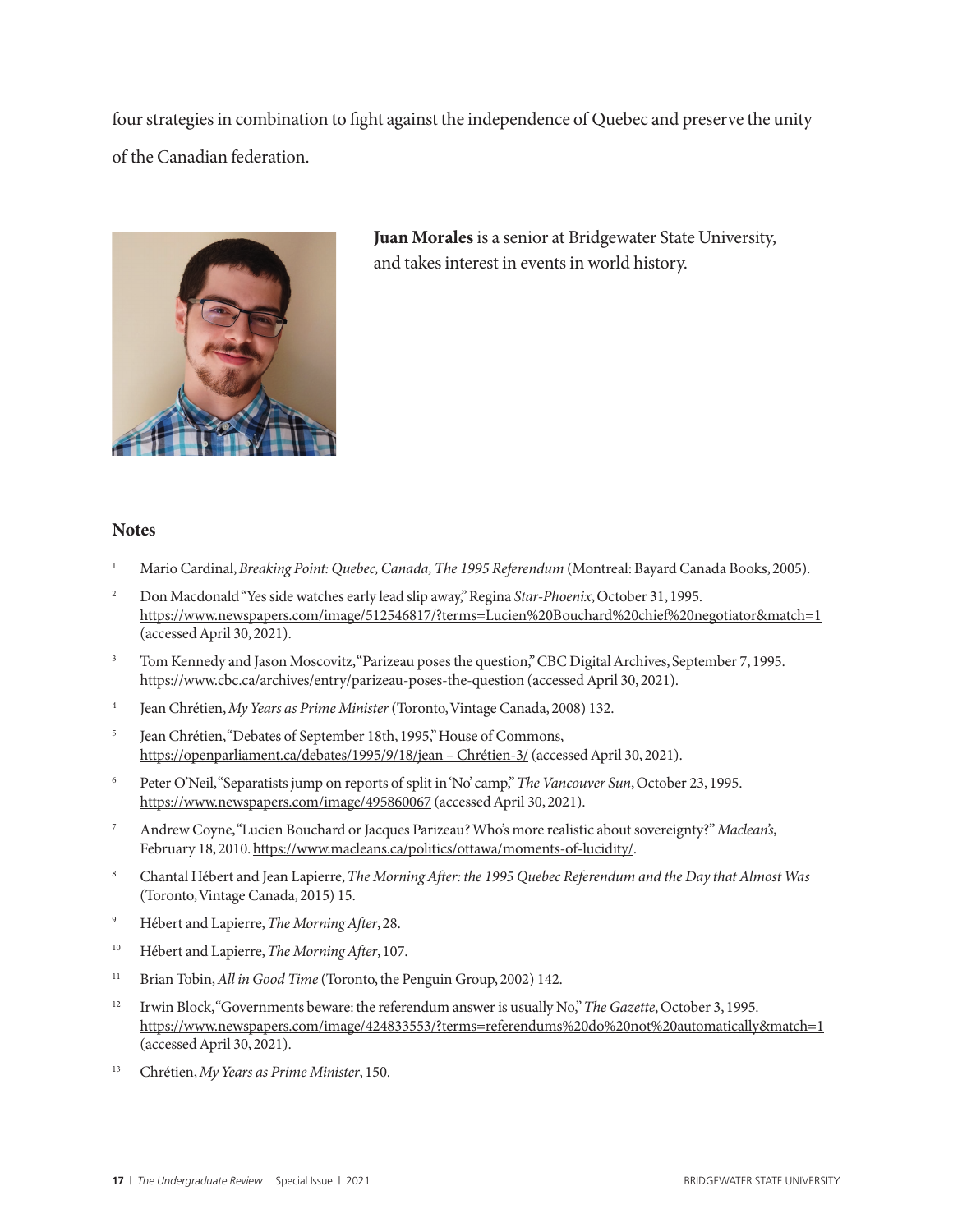- <sup>14</sup> Chrétien, *My Years as Prime Minister*, 131.
- <sup>15</sup> Hébert and Lapierre, *The Morning After*, 126.
- <sup>16</sup> Hébert and Lapierre, *The Morning After*, 159.
- <sup>17</sup> Reuters, "Quebec separatists leading in new poll: Charismatic leader sparks surge," *Chicago Tribune*, October 22, 1995. https://www.newspapers.com/image/167716399/?terms=sovereignty%20surge%20polls&match=1 (accessed April 30, 2021).
- <sup>18</sup> James Blanchard, *Behind the Embassy Door* (Toronto, McClelland & Stewart Inc., 1998) 227.
- <sup>19</sup> Blanchard, *Behind the Embassy Door*, 237.
- <sup>20</sup> Blanchard, *Behind the Embassy Door*, 238.
- <sup>21</sup> Jackie Corkery, "Breaking Point 2005 CBC Documentary Part 1 of 2," YouTube video, October 30, 2005. https://www.youtube.com/watch?v=Fl7lOundk4Y (1:20:10).
- <sup>22</sup> Chrétien, *My Years as Prime Minister*, 139.
- <sup>23</sup> Blanchard, *Behind the Embassy Door*, 247.
- <sup>24</sup> Mike McCurry, Press Briefing, The American Presidency Project, October 25, 1995. https://www.presidency.ucsb.edu/documents/press-briefing-mike-mccurry-404.
- <sup>25</sup> Chrétien, *My Years as Prime Minister*, 139.
- <sup>26</sup> President William Jefferson Clinton, "Budget Deficit Reduction," C-Span video, October 25, 1995. https://www.c-span.org/video/?67842-1/budget-deficit-reduction, 12:16 (accessed April 20, 2021).
- <sup>27</sup> Hébert and Lapierre, *The Morning After*, 153.
- <sup>28</sup> Jackie Corkery, "Breaking Point 2005 CBC Documentary Part 1 of 2," YouTube video, October 30, 2005, https://www.youtube.com/watch?v=Fl7lOundk4Y (1:22:15).
- <sup>29</sup> SouthStar Network, "Chrétien rejects Johnson appeal for changes," *The Ottawa Citizen*, October 22, 1995. https://www.newspapers.com/image/465003501/ (accessed April 30, 2021).
- <sup>30</sup> O'Neil, "Separatists jump on reports of split in 'No' camp."
- <sup>31</sup> Ibid.
- <sup>32</sup> Chrétien, *My Years as Prime Minister*, 143.
- <sup>33</sup> Paul Wells and Elizabeth Thompson, "Chrétien offers hope for constitutional change," *The Gazette*, October 25, 1995. https://www.newspapers.com/image/424841212/ (accessed April 30, 2021).
- <sup>34</sup> Jean Chrétien, Address to the Nation, Ottawa, Library and Archives Canada, October 25, 1995. https://www.collectionscanada.gc.ca/primeministers/h4-4011-e.html.
- <sup>35</sup> Hébert and Lapierre, *The Morning After*, 76.
- <sup>36</sup> Mark Dunn, "Some premiers like it but B.C., Alberta say no way," *The Gazette*, November 28, 1995. https://www.newspapers.com/image/424885379/?terms=distinct%20society&match=1 (accessed April 30, 2021).
- <sup>37</sup> Brian O'Neil, "Distinct Society, Origins, Interpretations, Implications," *Library of Parliament*, December 1995. http://publications.gc.ca/Collection-R/LoPBdP/BP/bp408-e.htm (accessed May 14, 2021).
- <sup>38</sup> Tobin, *All in Good Time*, 142.
- <sup>39</sup> Tobin, *All in Good Time*, 143.
- <sup>40</sup> Tobin, *All in Good Time*, 145.
- <sup>41</sup> Tobin, *All in Good Time*, 143.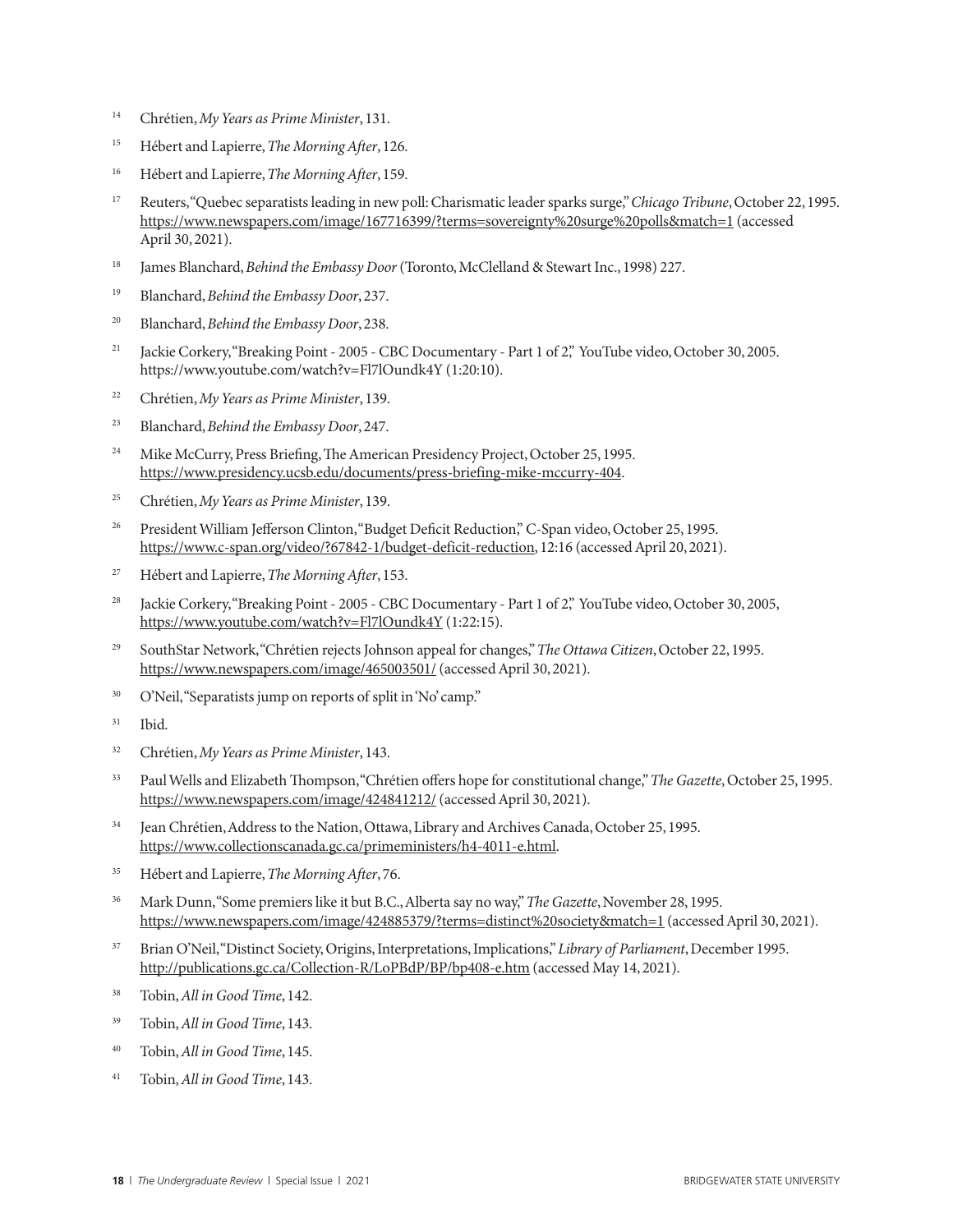- <sup>42</sup> Tobin, *All in Good Time*, 144.
- <sup>43</sup> Ibid.
- <sup>44</sup> Tobin, *All in Good Time*, 145.
- <sup>45</sup> Tobin, *All in Good Time*, 146.
- <sup>46</sup> Chrétien, *My Years as Prime Minister*, 146.
- <sup>47</sup> Tobin, *All in Good Time*, 147.
- <sup>48</sup> Peter Hum, "Thousands to rally in Montreal to tell Quebecers they're family: 20,000 expected to attend largest federalist event," *The Ottawa Citizen*, October 27, 1995. https://www.newspapers.com/ image/465010155/?terms=Quebecers%20they%27re%20family%20Ottawa%20Citizen&match=1 (accessed April 30, 2021).
- <sup>49</sup> Ed Garsten, "Canadians rally for a united country: Chretien pledges to stop Quebec's separatist move," *CNN*, October 28, 1995. http://edition.cnn.com/WORLD/9510/canada/10-28/index.html (accessed April 30, 2021).
- <sup>50</sup> AP Archive, "CANADA: PRO UNITY RALLY: UPDATE," Youtube Video, 3:34, July 21, 2015. https://www.youtube.com/watch?v=9RBPtlxNGmw.
- <sup>51</sup> Ibid.
- <sup>52</sup> Ibid
- <sup>53</sup> Ibid.
- <sup>54</sup> Tobin, *All in Good Time*, 150.
- <sup>55</sup> Chrétien, *My Years as Prime Minister*, 148.
- <sup>56</sup> Gerald L. Gall, "Québec Referendum (1995)," *The Canadian Encyclopedia*, August 21, 2013. http://www.thecanadianencyclopedia.ca/en/article/quebec-referendum-1995.

#### **Bibliography**

AP Archive. "CANADA: PRO UNITY RALLY: UPDATE." Youtube Video. July 21, 2015. https://www.youtube.com/watch?v=9RBPtlxNGmw.

Blanchard, James. *Behind the Embassy Door.* Toronto: McClelland & Stewart Inc., 1998.

- Block, Irwin. "Governments beware: the referendum answer is usually No." *The Gazette*, October 3, 1995. https://www.newspapers.com/image/424833553/?terms=referendums%20do%20not%20automatically&match=1.
- Cardinal, Mario. *Breaking Point: Quebec, Canada, The 1995 Referendum.* Montreal: Bayard Canada Books, 2005.
- Chrétien, Jean. Address to the Nation. Library and Archives Canada. Ottawa, October 25, 1995. https://www.collectionscanada.gc.ca/primeministers/h4-4011-e.html.
- Chrétien, Jean. "Debates of September 18th, 1995." House of Commons. September 18, 1995. https://openparliament.ca/debates/1995/9/18/jean – Chrétien-3.
- Chrétien, Jean. *My Years as Prime Minister*. Toronto: Vintage Canada, 2008.
- Clinton, William. "Budget Deficit Reduction." C-Span video. October 25, 1995. https://www.c-span.org/video/?67842-1/budget-deficit-reduction.
- Corkery, Jackie. "Breaking Point 2005 CBC Documentary Part 1 of 2." YouTube video. October 30, 2005. https://www.youtube.com/watch?v=Fl7lOundk4Y.